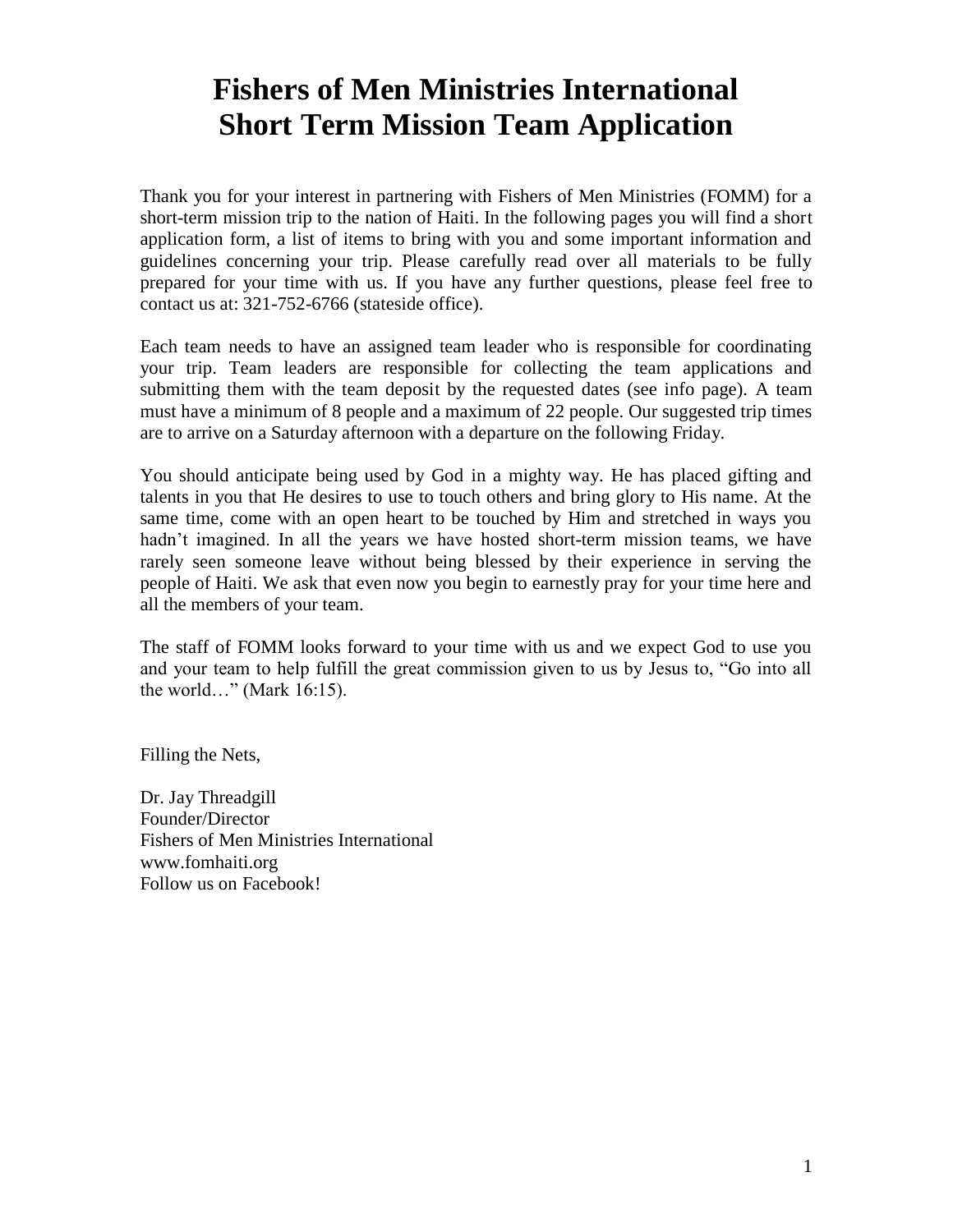#### **Trip Cost**

- FOMM does not handle travel arrangements or costs. Airfare into Port Au Prince is the responsibility of each team member. It is the responsibility of each team member to coordinate his or her travel with the team leader.
- The cost for your stay in country is **\$70.00 per night** or **\$490.00** for **the full week**. This includes travel within country, your room and meals and all mission projects. We request a **\$70.00 non-refundable deposit** from each team member to secure your dates. The quicker your deposit is in the sooner we can lock in the dates for your trip. **Regardless, all remaining balances are due no later than 30 days before your scheduled trip.**
- All payments are tax-deductible and should be made to Fishers of Men Ministries. Please denote your team name and dates of trip on your check and send it to: **Fishers of Men Ministries International**

**PO Box 410953 Melbourne, FL 32941**

### **Why Do We Go?**

Also I heard the voice of the Lord, saying: "Whom shall I send, and who will go for Us?" Then I said, "Here *am* I! Send me." **Isaiah 6:8**

Jesus commissioned every member of His church to take the gospel to the ends of the earth! Our mandate is to make disciples and to be a living witness of the reality and truth of Jesus Christ. In this hour of history, the Spirit of God is mobilizing the church throughout the nations of the earth to go into all the world with the life changing message of the gospel of the kingdom. If you desire to go to the nations, know that the Spirit of God has placed this desire on your heart! (**Matthew 28:18-20, Mark 16:15-20, Acts 1:8**)

### **How Do We Prepare?**

Pray! In the kingdom of God, success is realized because our endeavors are birthed and realized in the place of prayer. James says that the "fervent prayer of a righteous man avails much". When we pray in agreement and pray for God's purposes to be realized, He hears and releases the grace to accomplish those purposes. Prayer should be the beginning point for all that you do as you prepare to come to Haiti! Pray over your team, your financial provision, for God's protection, for God's anointing and for open and effectual doors of ministry to be open! God desires you to bear much fruit while you are here! (**James5:16 b, Matthew 18:19-20, Mark 11:24**)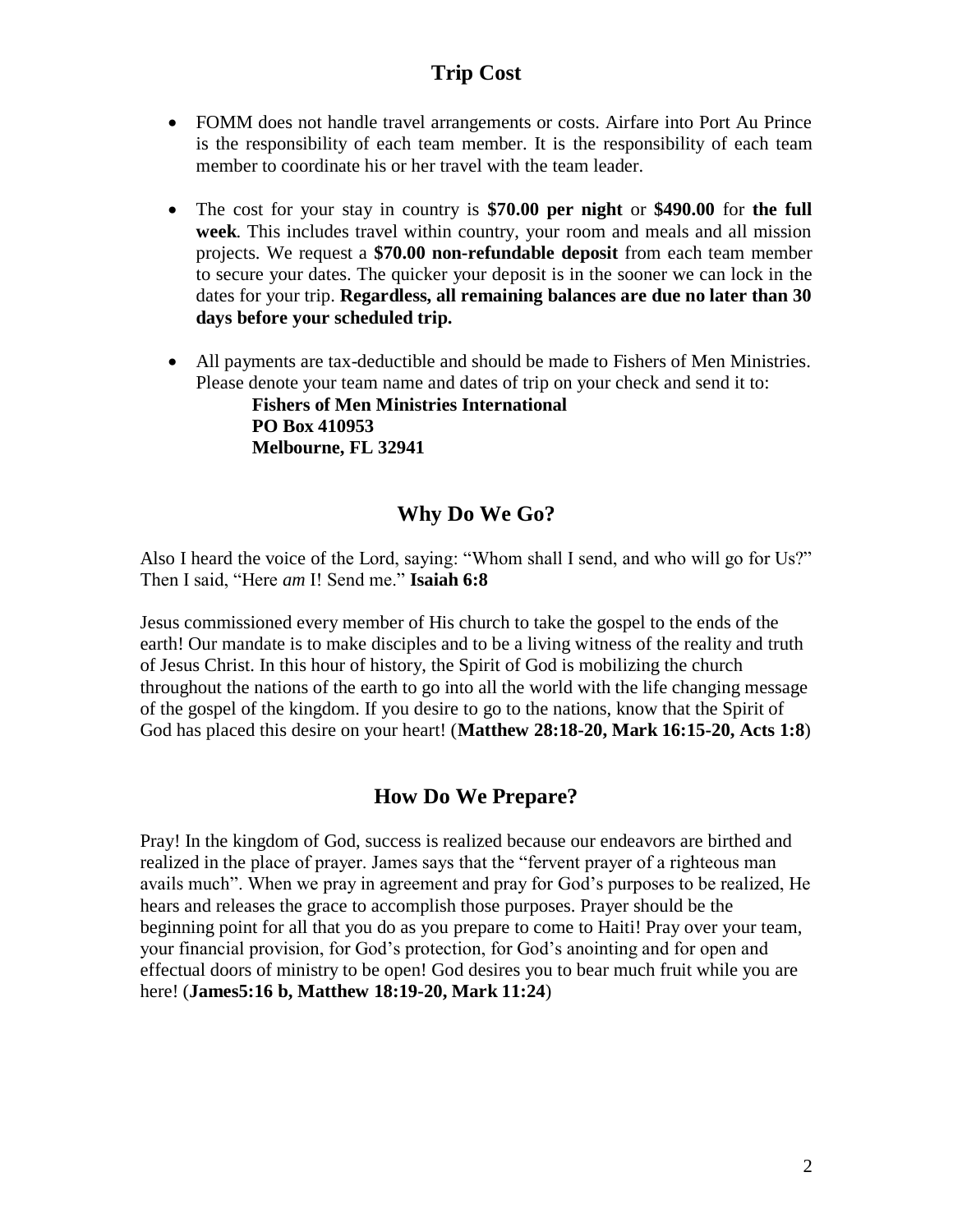# **TEAM MEMBER APPLICATION (Please Print Clearly)**

| Age ______ Male ___ Female ___ Single ___ Married ___ Divorced ___ Widowed ___         |  |  |
|----------------------------------------------------------------------------------------|--|--|
|                                                                                        |  |  |
|                                                                                        |  |  |
|                                                                                        |  |  |
|                                                                                        |  |  |
|                                                                                        |  |  |
| Does your pastor support your participation on this short-term mission trip?           |  |  |
|                                                                                        |  |  |
|                                                                                        |  |  |
| Do you have any problem submitting to leadership, male or female? ______________       |  |  |
|                                                                                        |  |  |
| List any specialized skills you have (carpenter, plumber, medical, etc) ______________ |  |  |

I agree that Fishers of Men Ministries must be held harmless for any lost or stolen articles during my stay. Fishers of Men Ministries International will not be held responsible for any accident or injury incurred on my short-term mission trip.

| n.<br>iature<br>519 | 'alt<br>-- |
|---------------------|------------|
|---------------------|------------|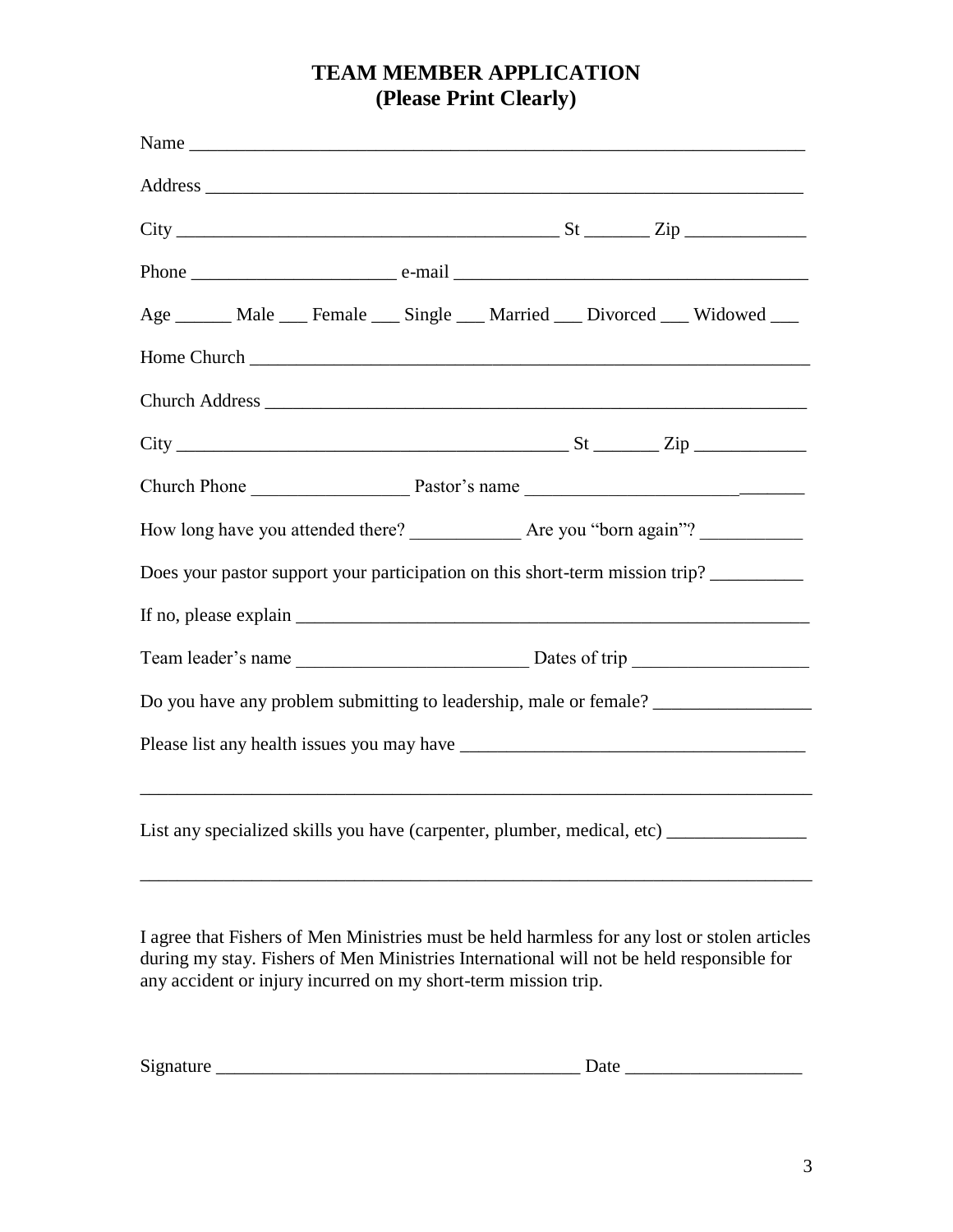# **Travel & Trip Information**

- **Before departure**: Please make sure you have a valid passport! Teams should arrive in Port Au Prince on the same flight on the same day.
- **Immunizations**: There are currently no required immunizations required to enter Haiti. If you have health issues or concerns, please contact your physician before travel.
- **Clothing**: The climate in Haiti is sub-tropical. There are two temperatures, hot & hotter! Bring lightweight clothing and comfortable walking shoes. Gloves and hats are suggested for construction crews.
	- o **Men**: Dress/Polo shirts and pants should be worn for all church services. Work clothes such as jeans and t-shirts are expected at work sites. Shorts may be worn depending on team activities. Bring a bathing suit!
	- o **Women**: Blouses and pants or a dress/skirt should be worn at all church services. Work clothes such as jeans and t-shirts are expected at work sites. Shorts may be worn depending on team activities. Please be mindful of low cut blouses. Bring a bathing suit! (see next page for swimsuit restrictions)
- **Vices**: Smoking, drugs and alcohol are prohibited on mission teams! These vices will destroy your witness to the Haitian people and will not be tolerated.
- **Currency**: We suggest you bring a minimum of \$100 US. Currency can be exchanged in country at the current exchange rate.
- **Baggage**: Please check with your airline as to baggage restrictions. If possible, restrict your baggage to one checked bag and one carry on bag as large amounts of luggage can be difficult to transport once in country. You may also be asked to carry supplies or materials in with you and your team leader will be informed of these needs.
- **On the plane**: You will be issued a visa on the plane that must be filled out before you clear customs upon your arrival in Port Au prince. The address and phone number for your stay in Haiti is as follows:

**2ieme Rue H. Lechaud Delmas 31 Port Au Prince 509 3454 7647 (phone)**

- **Arrival in Haiti**: Once off the plane, you will be taken to customs and the baggage area. After clearing customs and retrieving your bags, you will exit to the parking area. There you will be met by an FOMM staff member holding a sign with your team's name.
- **Housing**: Our teams are housed on our ministry compound. Rooms are clean and comfortable with fans, ac and private bathrooms. Meals are served in our cafeteria three times a day. There is a pool on the compound so please bring a swimsuit!
- **Singles**: Please do not come with the intention of finding a "date or mate". There is to be no pairing off during your stay.